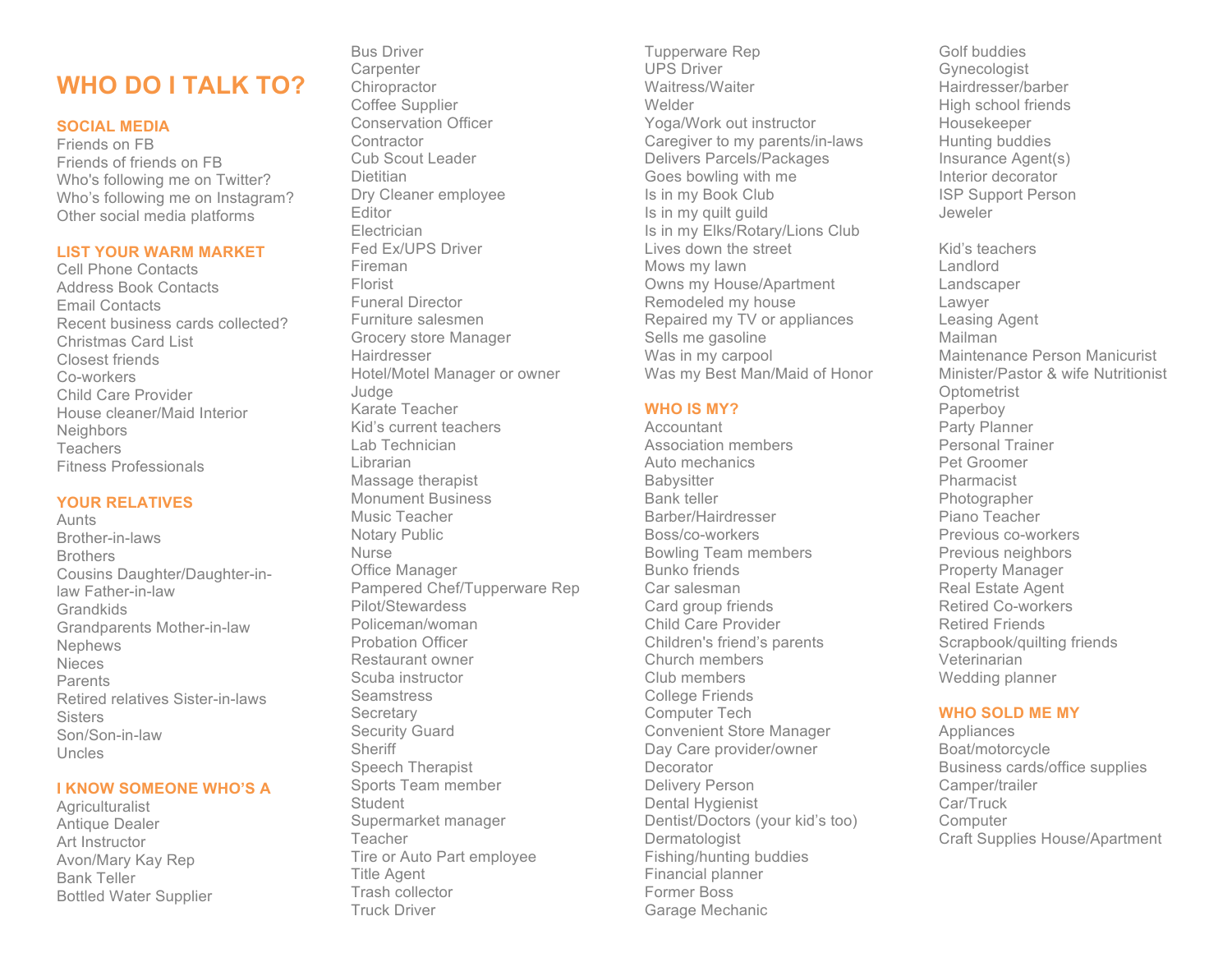



| <b>Name</b> | Phone | Email | <b>Date</b> | Educational Exposures<br>(Events, YouTube, Conf. Calls) | <b>Notes</b> |
|-------------|-------|-------|-------------|---------------------------------------------------------|--------------|
|             |       |       |             |                                                         |              |
|             |       |       |             |                                                         |              |
|             |       |       |             |                                                         |              |
|             |       |       |             |                                                         |              |
|             |       |       |             |                                                         |              |
|             |       |       |             |                                                         |              |
|             |       |       |             |                                                         |              |
|             |       |       |             |                                                         |              |
|             |       |       |             |                                                         |              |
|             |       |       |             |                                                         |              |